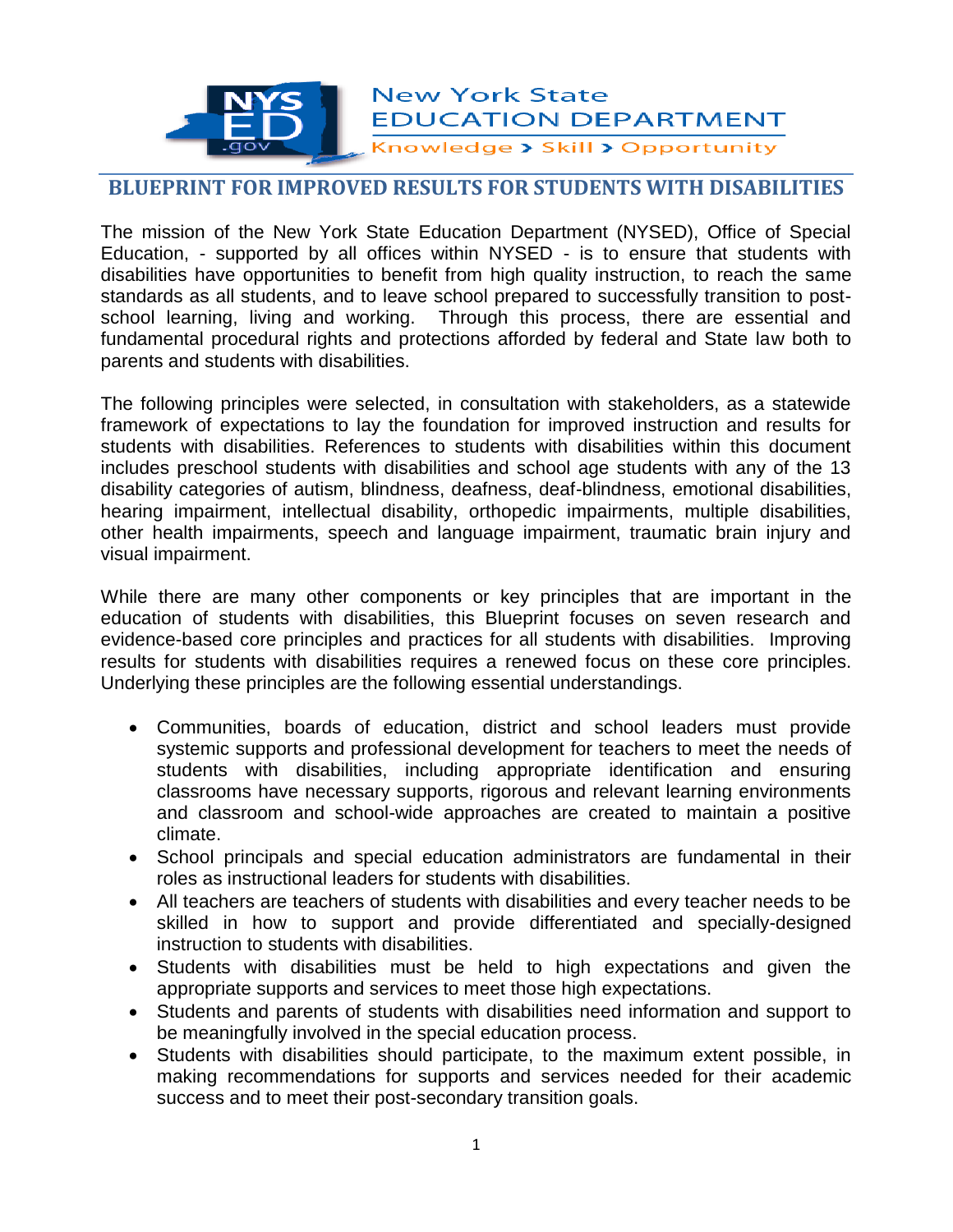# *Blueprint For Improved Results For Students With Disabilities Guiding Principles*

**The following principles will be used by the State to review policy, technical assistance and other improvement activities. School districts and schools are encouraged to use these principles to review practice and to identify and act on areas where improvement is needed.** 

*STUDENTS ENGAGE IN SELF-ADVOCACY AND ARE INVOLVED IN DETERMINING THEIR OWN EDUCATIONAL GOALS AND PLANS.*

*This is evident when:*

- *Students participate in individualized education program (IEP) meetings.*
- *Students create and monitor their progress towards academic and social goals.*
- *Students engage in career planning and selection of courses of study to prepare them for post-secondary living, working and learning.*

### *PARENTS, AND OTHER FAMILY MEMBERS, ARE ENGAGED AS MEANINGFUL PARTNERS IN THE SPECIAL EDUCATION PROCESS AND THE EDUCATION OF THEIR CHILD.*

*This is evident when:*

- *Parents report that they understand the special education process and their due process rights and actively participate in the development of their child's IEP.*
- *Parents understand what their child is expected to know and be able to do to progress toward the State learning standards.*
- *Parents and educators engage in frequent, respectful and open discussion of the educational needs of the student.*
- *Families are invited into and feel welcome in all school environments.*
- *Parents have the information they need about effective strategies to support their child's learning and support transition from school to post-school activities.*

# **TEACHERS DESIGN, PROVIDE AND ASSESS THE EFFECTIVENESS OF SPECIALLY-DESIGNED INSTRUCTION TO PROVIDE ACCESS FOR STUDENTS WITH DISABILITIES TO PARTICIPATE AND PROGRESS IN THE GENERAL EDUCATION CURRICULUM.**

*This is evident when:*

- *All teachers are responsive to the pedagogical needs of students with disabilities*.
- *All students receive instruction in curriculum aligned with the State's Learning Standards.*
- *IEPs are developed in consideration of grade level standards.*
- *IEPs are implemented and reviewed by educators, families and students to ensure that students are meeting their annual goals.*
- *Special and general education teachers of students with disabilities engage in intentional collaborative lesson planning to meet the needs of each individual student with a disability.*
- *Individual student data are used to inform and design instruction for students with disabilities to progress toward grade level standards.*
- *Students with disabilities receive instructional materials in alternative formats at the same time as other students in the class receive their instructional materials.*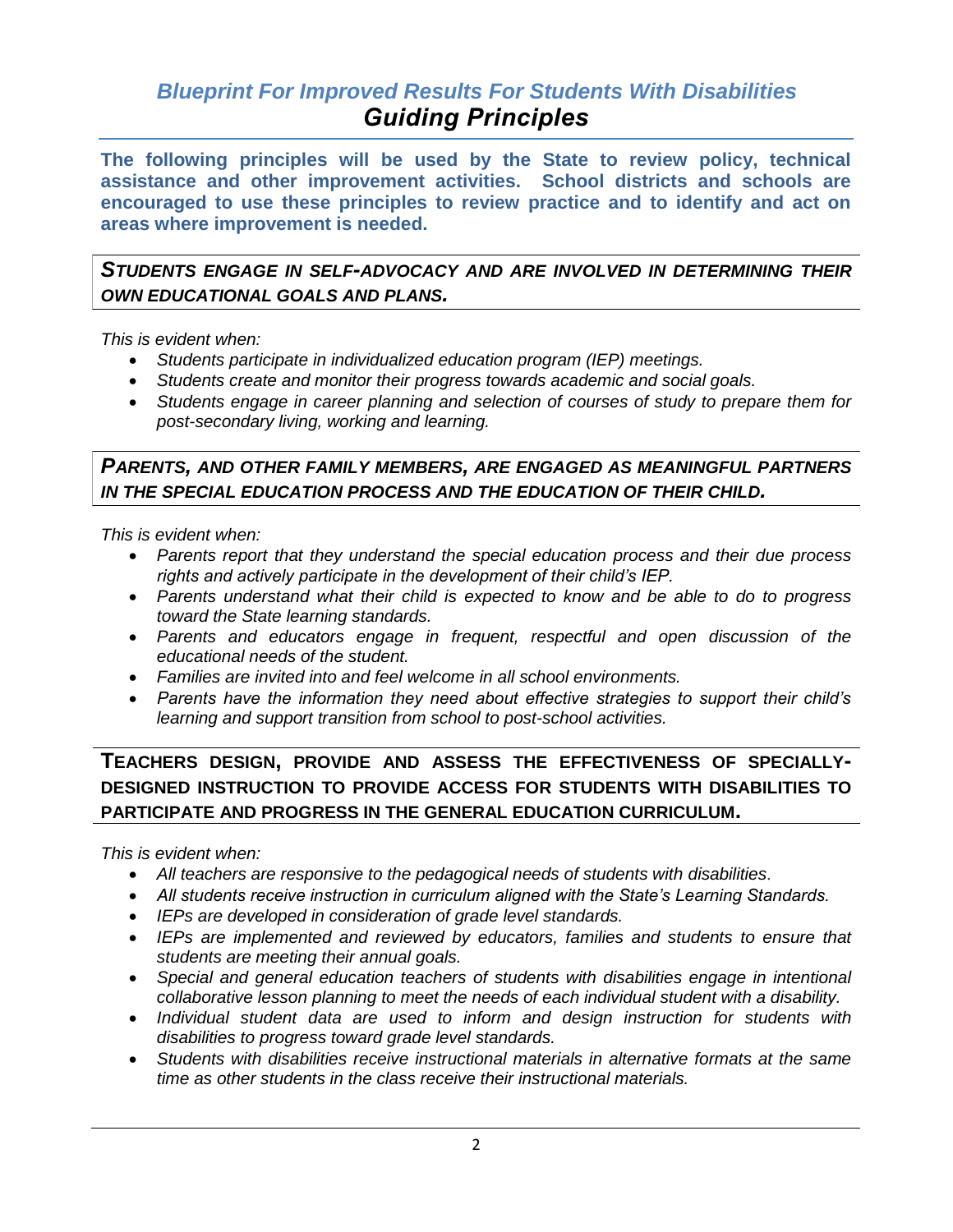## **TEACHERS PROVIDE RESEARCH-BASED INSTRUCTIONAL TEACHING AND LEARNING STRATEGIES AND SUPPORTS FOR STUDENTS WITH DISABILITIES.**

*This is evident when:*

- *All teachers develop lessons that allow multiple entry points and multiple modes of engagement for students with diverse needs.*
- *All teachers of students are knowledgeable and skilled in providing explicit instruction in academics and social-emotional learning.*
- *Students with disabilities are taught strategies for self-regulated learning across the content areas.*
- *All teachers continually assess students' understanding of lessons to improve and target instruction to student needs.*
- *Students' individualized needs for assistive technology devices and services are considered and accommodated.*

### **SCHOOLS PROVIDE MULTI-TIERED SYSTEMS OF BEHAVIORAL AND ACADEMIC SUPPORT.**

*This is evident when:*

- *Educators collect and analyze student outcome data to plan, organize, deliver and evaluate the effectiveness of school-wide programs and instruction for all students.*
- *Educators disaggregate and analyze outcomes for students with disabilities to improve school-wide programs and interventions.*
- *Educators collect and analyze data to identify individual students in need of additional support.*
- *Evidence-based interventions are provided in a timely manner to students needing more support.*
- *Progress monitoring data are collected and inform decisions about the effectiveness and/or need for modification to those interventions.*

#### **SCHOOLS PROVIDE HIGH QUALITY INCLUSIVE PROGRAMS AND ACTIVITIES.**

*This is evident when:*

- *Educators use the full continuum of services to ensure that students with disabilities are educated in the least restrictive environment.*
- *The needs of the students are the primary consideration in the configuration of special education programs and services to be provided to students with disabilities.*
- *District/school leaders allocate human and financial resources to support scheduling and planning time to ensure all students receive rigorous and appropriate instruction throughout the continuum of special education programs and services.*
- *Students with disabilities in inclusive settings are provided the accommodations and explicit and specially-designed instruction needed to progress in the curriculum.*